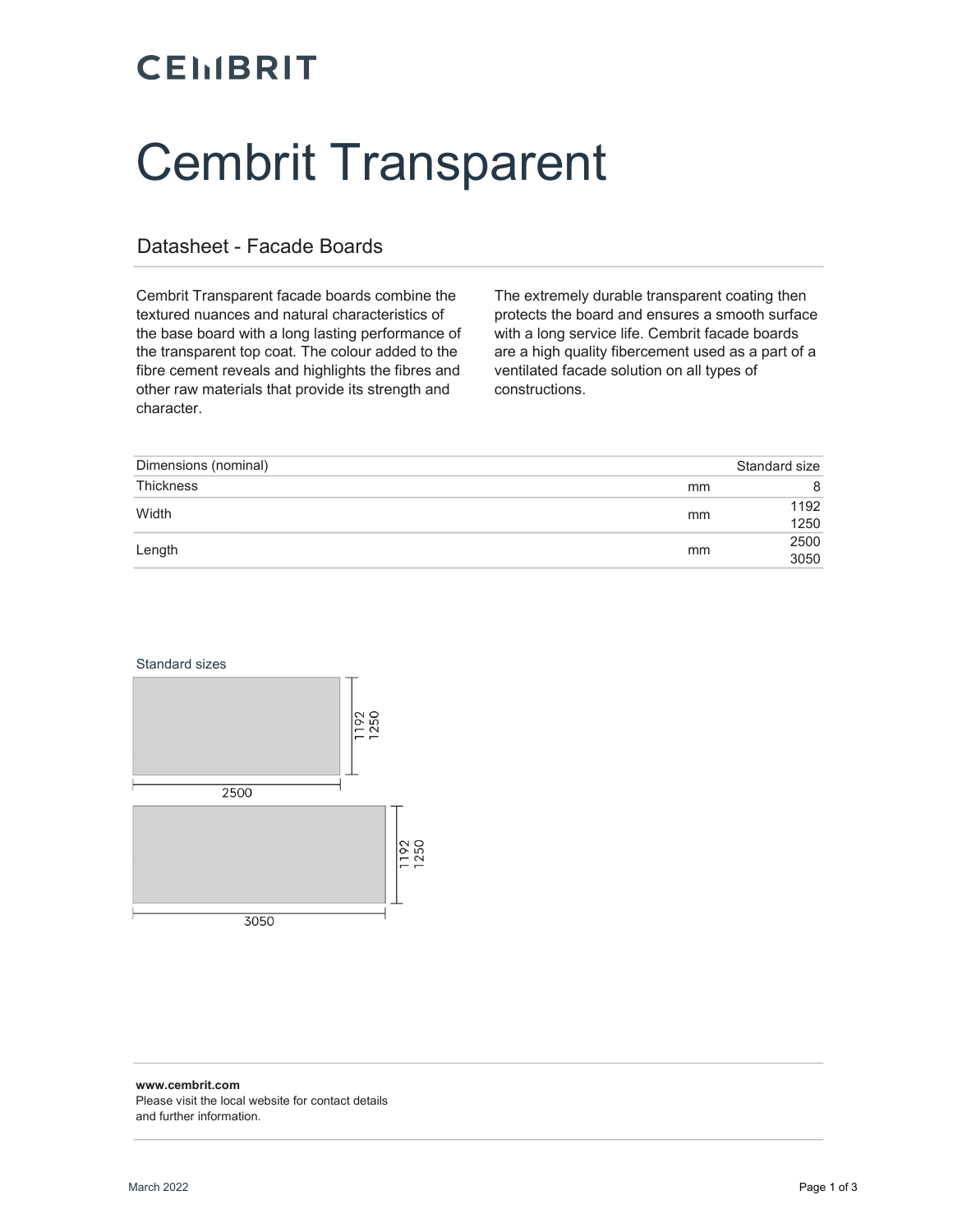#### **CEMBRIT**

## Cembrit Transparent

| Dimension tolerance (EN 12467, Level I)                    |                   |           |
|------------------------------------------------------------|-------------------|-----------|
| Thickness (up to 20 mm)                                    | mm                | ±0.8      |
| Width (a $\leq$ 1000 mm)                                   | mm                | ± 3.0     |
| Width/Length (1000 mm < $a \le 1600$ mm)                   | mm                | ± 0.3% a  |
| Length $(1600$ mm < a)                                     | mm                | ± 5.0     |
| * a is the nominal width or length                         |                   |           |
| Physical properties                                        |                   |           |
| Density, dry minimum (EN 12467)                            | $\geq 1550$       |           |
| Density, dry average (EN 12467)                            | kg/m <sup>3</sup> | 1700      |
| Weight *                                                   | kg/m <sup>2</sup> | 15.4      |
| * nominal value may vary depending on the conditions       |                   |           |
| Mechanical properties (EN 12467)                           |                   |           |
| <b>Flexural modulus</b>                                    |                   |           |
| E-module along grain, ambient                              | GPa               | 14        |
| E-module across grain, ambient                             | GPa               | 16        |
| Bending strength (EN 12467)                                |                   |           |
| Along grain, ambient                                       | <b>MPa</b>        | 25        |
| Across grain, ambient                                      | <b>MPa</b>        | 39        |
| Along grain, wet                                           | MPa               | 25        |
| Across grain, wet                                          | <b>MPa</b>        | 31        |
| Thermal properties                                         |                   |           |
| Thermal conductivity ( ISO 8301, EN 12667), $\lambda_{10}$ | W/mK              | 0.37      |
| Coefficient of thermal expansion                           | mm/m °C           | 0.01      |
| Frost resistance (max. cycles RL > 0,75 EN 12467)          | Cycles            | >100      |
| <b>Fire Performance</b>                                    |                   |           |
| Reaction to fire (EN 13501-1)                              | Rating            | A2-s1, d0 |
| Other properties                                           |                   |           |
| Category, class (EN 12467)                                 |                   | NT A4 I   |
| M1-Classification, VOC emission of building materials      |                   | Pass      |

#### www.cembrit.com

Please visit the local website for contact details and further information.